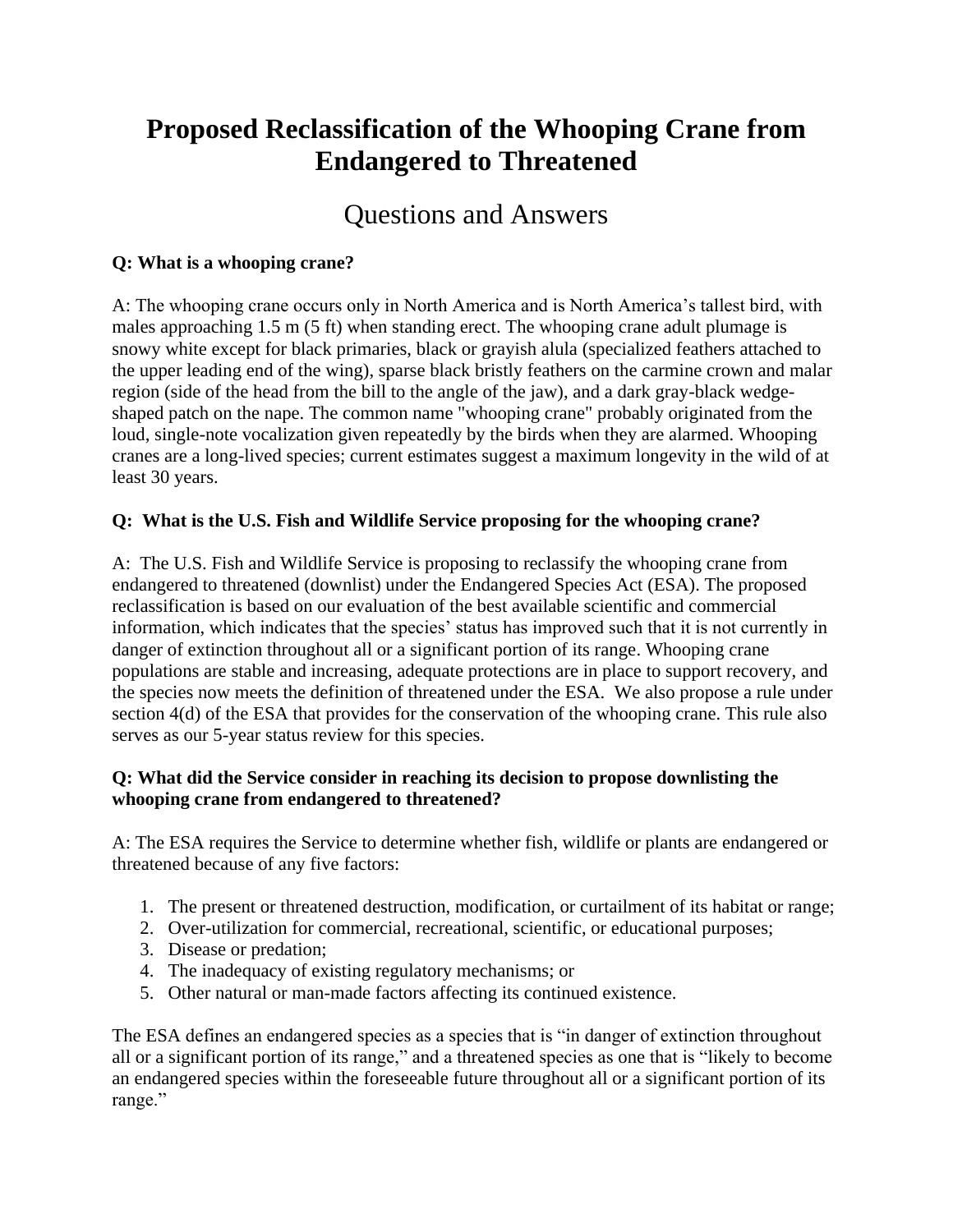The Service is proposing that the whooping crane is not currently at risk of extinction, and therefore, would not meet the definition of endangered, but it is still affected by current and ongoing stressors to the extent that the species meets the definition of a threatened species under the ESA.

Human population growth and associated anthropogenic development has historically impacted whooping cranes through hunting and specimen collection and habitat alteration and destruction, including land conversion, altered fire regimes and woody plant encroachment, decreased freshwater riverine inflows, collisions with structures and chemical spills.

Climate change is also causing a variety of changes to the ecosystems that whooping cranes depend upon throughout their life cycle. It drives numerous stressors that negatively impact the resources and conditions needed by whooping cranes, thereby impacting the species' demographic factors (e.g., nest success, juvenile survival, adult and subadult survival) and population viability. These climatic stressors include warming temperatures, precipitation changes, and sea level rise which may exacerbate other stressors caused by human development activities.

These human development stressors negatively impact the resources needed by whooping cranes that also impact the species' demographic factors and resulting viability. Land conversion due to agriculture and development negatively affects whooping cranes through habitat loss, fragmentation, and degradation, which directly reduces the availability and quality of all habitats necessary to whooping cranes, including prairie wetlands, grasslands, and coastal salt marshes.

## **Q: Have the criteria in the 2007 Whooping Crane Recovery Plan been met?**

A: The reclassification criteria in the [2007 Whooping Crane Recovery Plan](https://www.govinfo.gov/content/pkg/FR-2007-05-29/pdf/E7-10222.pdf#page=1) have been partially met. Recovery plans provide a roadmap for us and our partners on methods of enhancing conservation and minimizing threats to listed species, as well as measurable criteria against which to evaluate progress towards recovery and assess the species' likely future condition, however, they are not regulatory documents. A decision to revise the status of a species, or to delist a species is ultimately based on an analysis of the best scientific and commercial data available to determine whether a species is no longer an endangered species or a threatened species, regardless of whether that information differs from the recovery plan.

#### **Q: Will the whooping crane still be protected if it is reclassified to threatened?**

A: Yes. The whooping crane will continue to receive protections under the ESA. These are identified in the Service's proposed 4(d) rule. In addition, the requirement for federal agencies to consult with the Service where their actions may harm the whooping crane or its critical habitat will continue unchanged.

Additionally, the whooping crane is protected under the Migratory Bird Treaty Act, which prohibits the take (including killing, capturing, selling, trading and transport) of protected migratory bird species.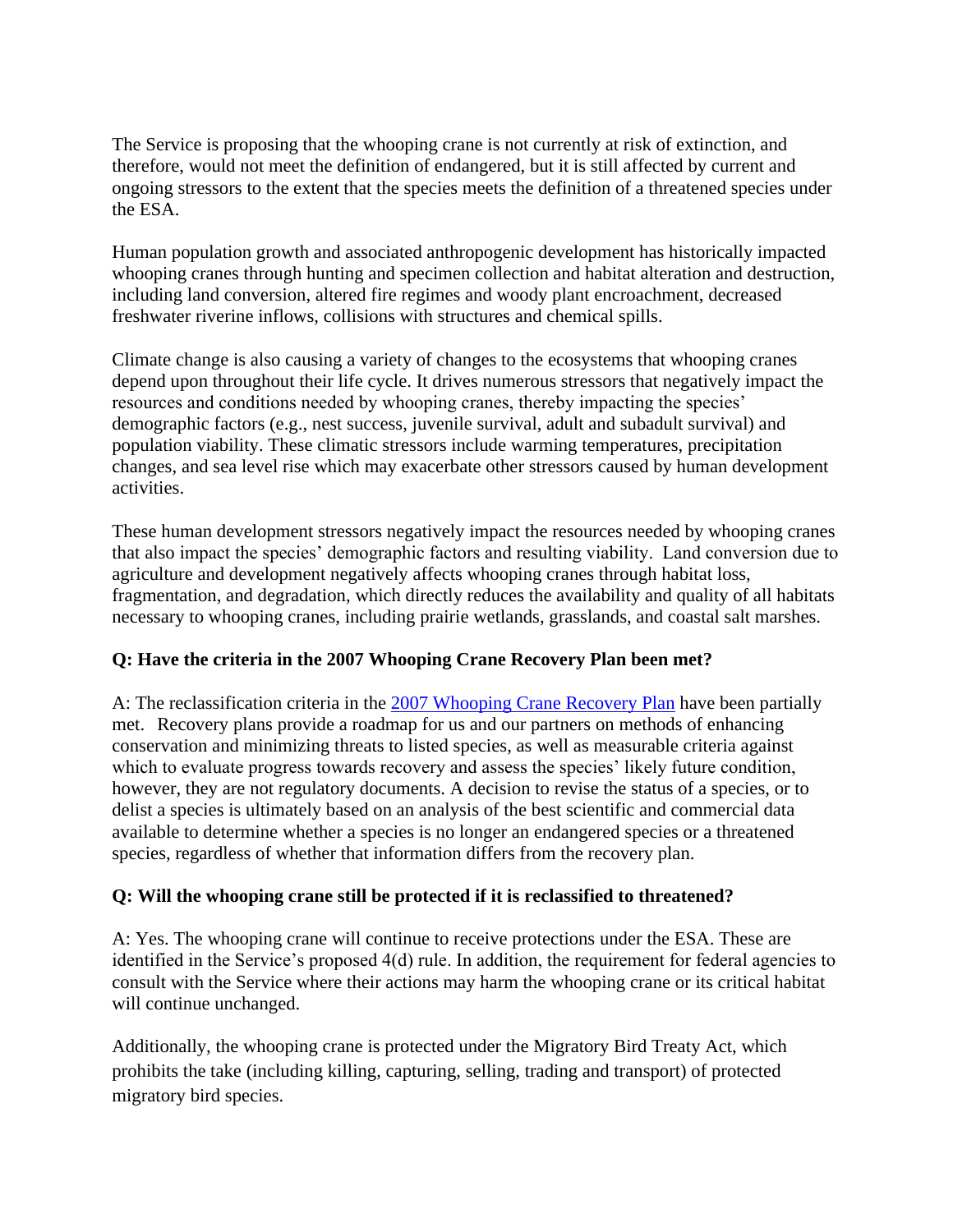## **Q: What is the 4(d) rule that is being proposed for the whooping crane and why is this being proposed?**

A: When a species is listed as threatened under the ESA, section 4(d) allows for the issuance of regulations that are necessary and advisable for the conservation of the species. The 4(d) rule being proposed for the whooping crane would, among other things, prohibit all intentional take of the whooping crane. Take as defined under the ESA means "to harass, harm, pursue, hunt, shoot, wound, kill, trap, capture, or collect, or to attempt to engage in any such conduct."

The 4(d) rule also includes exceptions to the prohibitions. Those exceptions include:

- Take via international shipment of eggs and live birds provided it is incidental to otherwise lawful activities that are conducted once all legally required permits such as U.S. Fish and Wildlife Service Convention on International Trade in Endangered Species of Wild Fauna and Flora (CITES) permits and U.S. Department of Agriculture Health Certificates have been obtained.
- Take resulting from collision with vertical, anthropogenic structures will not be prohibited provided the take is incidental and occurs outside the defined whooping crane 95% core migration corridor found within the U.S. portion of the central flyway.
- Take incidental to activities that are conducted during the continuation of routine agricultural practices on cultivated lands that are in row crop, seed-drilled untilled crop, hay, or forage production.
- Incidental take of whooping crane as a result of activities that are associated with beneficial habitat restoration practices.

#### **Q: When was the whooping crane listed as endangered under the ESA?**

A: In the United States, the whooping crane was listed as threatened with extinction in 1967 and endangered in 1970 – both listings were "grandfathered" into the Endangered Species Act of 1973.

#### **Q: What have the Service and its conservation partners done to protect and recover the whooping crane?**

A: The Service enforces the ESA to ensure legal protections are maintained, brings conservation partners to the table, facilitates conservation programs under the ESA and manages National Wildlife Refuge System lands for whooping cranes in key areas. The Service works with partners to create funding opportunities, monitor populations, set recovery goals and raise awareness of the species status and ongoing efforts to protect it. The Service also consults with federal agencies where their actions may harm whooping cranes or impact their critical habitat. Through these consultations, the Service works to reduce the potential harm and mitigate any impacts that cannot be prevented.

In addition, the Service works to ensure consistent application of recovery and conservation programs among federal, state, and private lands. The Service promotes conservation,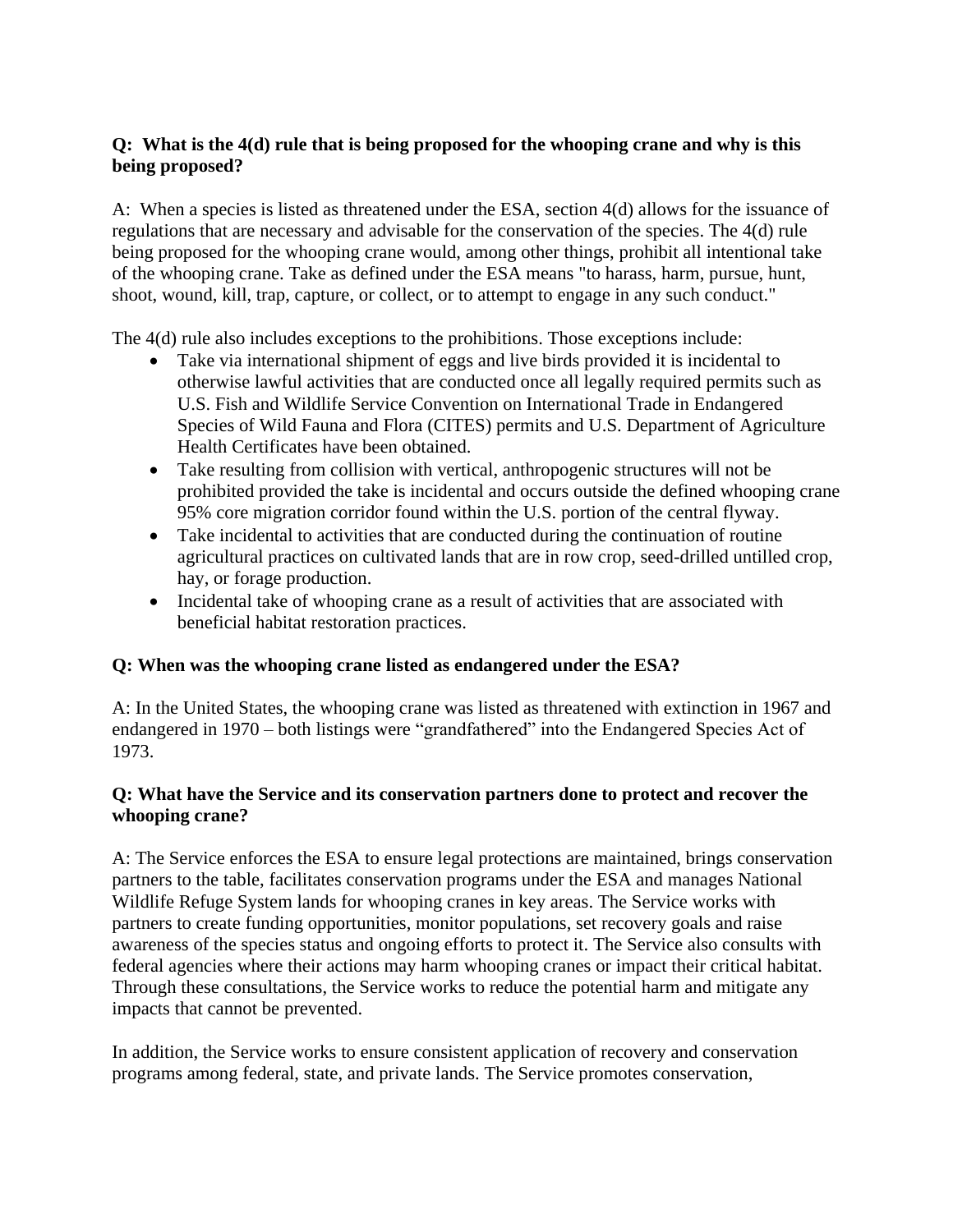restoration, and ecologically sound management of wetland habitats, the ecosystem upon which whooping crane recovery depends, via implementation of the whooping crane recovery plan.

The important role of private citizens in saving the whooping crane also needs to be emphasized. Sportsmen and other conservationists help protect wetlands throughout North America that cranes depend on during migration through their purchases of licenses, tags, and stamps. In winter, a little over one-third of the flock is found on private lands and many migration stopovers occur on private lands as well. Many specific conservation actions to protect the species have been carried out since the species was listed by private citizens, conservation organizations, sportsmen, and governments.

## **Q: How many whooping cranes are there now?**

A: Currently, whooping cranes occur across four populations: one wild naturally occurring migratory population (Aransas Wood Buffalo Population; approximately 505 individuals); one captive population distributed among multiple facilities in the U.S. and Canada (approximately 145 individuals); and two wild reintroduced populations, the eastern migratory population (EMP; approximately 85 individuals) and Louisiana non-migratory population (LNMP; approximately 76 individuals).

## **Q: Does the proposed rule affect the reintroduced populations?**

A. No, this proposed rule does not intend any change to the status of the EMP or the LMNP. The non-essential, experimental populations are treated as threatened by the Service's 10(j) policy.

#### **Q: Where can whooping cranes be found?**

A: Historically, the whooping crane's range extended across most of the United States from Utah to New Jersey, as far north as Canada's Arctic coast and south into central Mexico and Florida. Wetlands and marshes, upland habitats, open water, and agriculture fields are all considered important year-round habitats, used for feeding, nesting, and roosting.

Today, the current wild, migratory flock of whooping cranes, the Aransas-Wood Buffalo Population, nests in Wood Buffalo National Park and adjacent areas in Canada and migrates through the Great Plains states of eastern Montana, North Dakota, South Dakota, Nebraska, Kansas, Oklahoma, before wintering in coastal marshes near Aransas National Wildlife Refuge in Texas.

#### **Q. How can I learn more about these proposed rules, comment on them, or provide additional information about the whooping crane?**

A: There will be a 60-day comment period upon the rule's publication in the *Federal Register*. At that time, you may submit comments or additional information by one of the following methods: